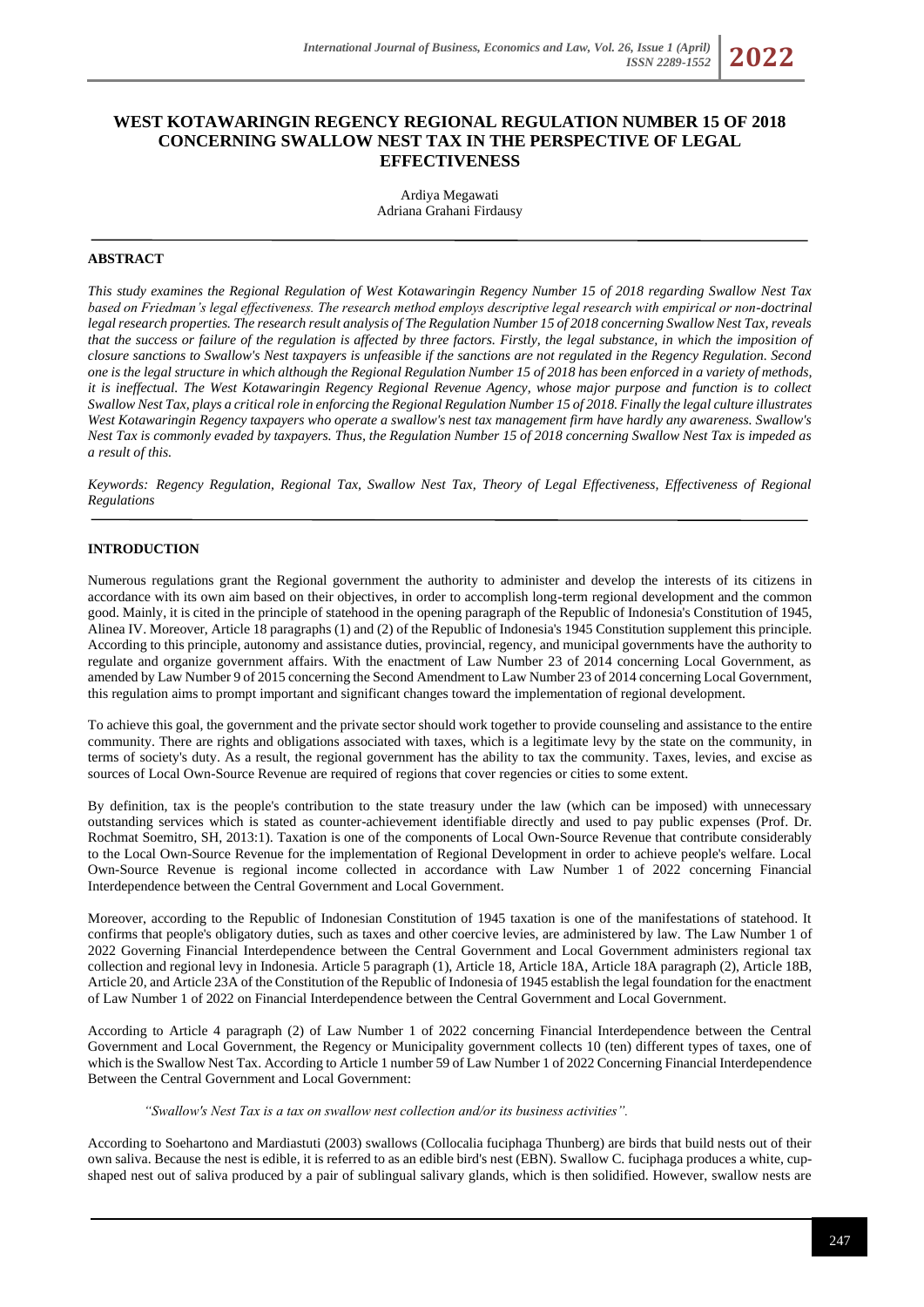not a resource available in many regencies or cities in Indonesia. West Kotawaringin Regency in Central Kalimantan Province is one area in Indonesia with potential resources for swallow nest tax. According to Caesar and Nuswantar (2021:248) swallows (Collocallia Fushipaga) have a highly appealing nest to cultivate. Their saliva produces a very valuable nest. At the farm level, the price per kilogram might reach tens of millions of Rupiah. As a result, in some regions, many people are vying for the opportunity to build a house or swallow building. The cultivation of swallow nests has the potential to be very extensive in West Kotawaringin Regency. Swallow nest cultivation is a lucrative business due to high market demands, both domestically and internationally, as well as their high selling price, which ranges from Rp. 10,000,000 to Rp. 15,000,000,000 for grade A swallow nests.

The benefits of swallow nest cultivation are proportional to the magnitude of the potential for Swallow's Nest Tax collection. Swallow Nest Tax collection is mandated in West Kotawaringin Regency by West Kotawaringin Regency Regional Regulation Number 15 of 2018. The West Kotawaringin Regency Regional Regulation Number 15 of 2018 concerning Swallow Nest Tax states in Article 2 that:

- *(1) The tax is entitled Swallow's Nest Tax.*
- *(2) The collecting and/or business of swallow nests is the subject of the tax.*
- *(3) The following are not tax objects, as defined in paragraph (2):*
	- *a. Retrieval of a swallow's nest that has been subject to Non-Tax State Revenue.*
	- *b. The Regent's Regulation requires the pick-up and/or business activities of other Swallow nests.*

On the Article 3 of West Kotawaringin Regency Regional Regulation Number 15 of 2018 concerning Swallow Nest Tax stated that:

- *(1) A person or entity that collects and/or works for swallow nests is the subject of taxation.*
- *(2) A taxpayer is anybody who collects and/or works on bird nests.*

Unfortunately, the significance of the potential for swallows' nest tax is less significant in comparison to the collection of Swallow's Nest Tax in West Kotawaringin Regency, which is still lacking in practice. This is evident from the fact that the amount of Local-Own Source Income derived from Regional Taxes, including Swallow's Nest Tax, in West Kotawaringin Regency has not consummate the specified target:

| No | Year | Target of Local<br>Own-Source Revenue (Rp.) | Realization of Local Own-Source Revenue<br>from Regional Taxes (Rp.) | $\frac{0}{0}$ |
|----|------|---------------------------------------------|----------------------------------------------------------------------|---------------|
|    | 2018 | 70,180,000,000                              | 61, 675, 813, 242. 39                                                | 87.88         |
| ↑  | 2019 | 76,850,000,000                              | 51, 525, 578, 489. 52                                                | 67.05         |
| 3. | 2020 | 69,400,000,000                              | 65,128,605,841.17                                                    | 93.85         |

### **Table 1 : Target of Realization of Local-Own Source Income from Regional Taxes in 2018 to 2020**

The under-achievement of the Local Own-Source Revenue Target lasted three years in row. It is a firm indication that West Kotawaringin Regency Regional Regulation Number 15 of 2018 regarding Swallow Nest Tax implementation was unlikely to be effective. This is due to a discrepancy between the Swallow Nest Tax norms imposed in the West Kotawaringin Regency Regional Regulation Number 15 of 2018 and what the community perceived as Swallow Nest Taxpayers.

Based on the elaboration in the introduction, the author is interested in examining the West Kotawaringin Regency Regional Regulation Number 15 of 2018 concerning Swallow Nest Tax from the standpoint of Friedman's legal effectiveness theory.

#### **RESEARCH METHODOLOGY**

This research employs empirical or non-doctrinal legal research. Based on Irianto (2017:159), it is an approach that perceives law as; 1) a real social institution living in society; and 2) symbolic meanings visible in interactions between individuals in society. Empirical or non-doctrinal legal research involves observing the law in operation, or how it is actually adhered by citizens in everyday life (Irianto, 2017:160). The Regional Regulation of Kotawaringin Barat Regency Number 15 of 2018 concerning Swallow Nest Tax is the law that is actually obeyed by the community in this study.

Furthermore, Salim and Nurbani (2013) explains that a descriptive study takes a legal and conceptual approach. Furthermore, the research gather primary data which is the West Kotawaringin Regency Regional Regulation Number 15 of 2018 concerning Swallow Nest Tax, and secondary data which are obtained from library materials such as receipt documents, books, research results in the form of reports, diaries, and so on (Soerjono Soekanto, 2008: 12). In addition, the secondary data sources also come from expert opinions, documents, writings in scientific books, and supporting literature. Secondary data in the legal field are in the form of primary and secondary legal materials. Interviews and library studies are two elements of the data.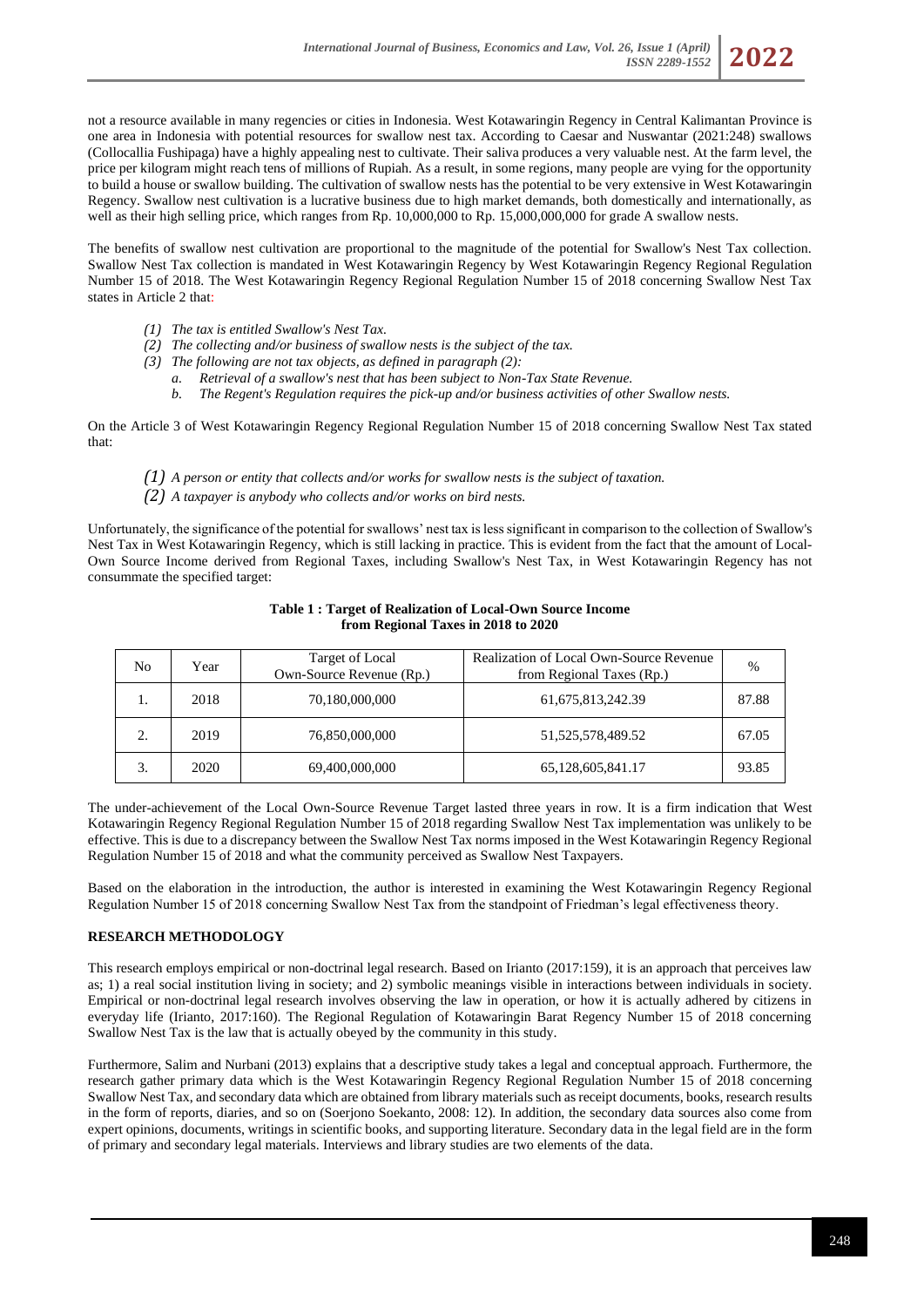# **RESEARCH AND DISCUSSION RESULTS**

#### **West Kotawaringin Regency Regional Regulation Number 15 of 2018 concerning Swallow Nest Tax In Perspective of Legal Effectiveness**

The term "effectiveness" is derived from the root word "effective." The definition of the term is "having the desired or expected effect; serving the purpose." As a result, the law's effectiveness might be characterized as its ability to generate or elicit events or situations that the law desires or expects. The effectiveness of the law is closely related to how the law works in regulating society to obey the law in order to achieve the law's end goal (Winarno Yudho, Heri Tjandrasari, *Efektivitas Hukum Dalam Masyarakat*, 1987:59). According to Zainuddin Ali, the effectiveness of the law requires a review of the regulations, which must be qualified legally, sociologically, and philosophically (Zainuddin Ali, 2012:62) .

When a legal product has been enforced or implemented in practice, it is considered to be effective. Therefore, the ability of the law to generate or yield to circumstances or conditions as planned or expected by it might be viewed as its efficacy. In reality, the law can function as a social control mechanism, a tool for social engineering, or a change agent. As a result, the law's effectiveness can be measured in terms of both its social control function and its usefulness as a tool for enforcing change (Winarno Yudho, Heri Tjandrasari, *Efektivitas Hukum Dalam Masyarakat*, 1987:59-60).

Moreover, according to Soakanto (2008:8) explains that a variety of factors influence the law's effectiveness. The following are some of the factors that may have an impact on the law's effectiveness.

- a. The legal factor itself;
- b. The law enforcement factors, namely parties that formulate and implement the law;
- c. Factors of facilities or infrastructure supporting law enforcement;
- d. Community factors, namely the environment in which the law applies or is enforced;
- e. Cultural factors, namely the work of art, creation and aesthetic based on human nature in the association of life.

As described by Friedman's theory of legal effectiveness, a regulation should know the factors affecting it in advance. When the majority of the society's or legal entities' targets follow the rule of law, therefore it can be said to be effective. Moreover, still according to Friedman, the success or failure of law enforcement is determined by:

#### **Legal Substance**

The law substance, according to Friedman's concept of legal effectiveness, demonstrates a significant mechanism that determines whether or not the law is viable to be enforced. Just like a state that follows the civil law or continental European legal systems, the law is a written regulation, whereas unwritten rules cannot be declared as law (Friedman, 2009:32). This is in accordance with the legality principle stated in Article 1 of the Criminal Code (KUHP), which states:

#### *"No criminal act can be punished if there are no rules administering it".*

Therefore, whether or not a violation is subject to punishment, depends on laws and regulations. In relation to West Kotawaringin Regency Number 15 of 2018, the implementation of closure sanctions to Swallow Nest Taxpayers cannot be enforced unless the punishments are regulated in the Regional Regulations. Closure sanctions must be enforced as it is listed in the West Kotawaringin Regency Regional Regulation Number 15 of 2018 concerning Swallow Nest Tax, which includes administrative and criminal sanctions. It has had insignificant effect, however, on Swallow Nest Taxpayers who refuse to comply with their tax duties. Article 13 states that administrative punishment is permissible. As understood from Article 13, there will be a 2% interest rate every month for a maximum of 15 months of late tax fine. While criminal sanctions are regulated in Article 31. It is stated that there will be a maximum 1 year of imprisonment for negligent tax payers. In addition, there will also be double the amount of tax to be paid. While taxpayers who purposely avoid paying the tax will have a maximum of 2 years imprisonment and 4 times of taxes to be paid.

Any Regional Regulation's unregulated closure sanctions cannot be declared as law. Thus, these sanctions are unfeasible to be enforced. Sanctions for swallow nest building closure are required to ensure the effectiveness of the Regional Regulation's implementation and to provide a deterrent effect to taxpayers who are disinclined to fulfill their tax obligations. As a result, a revision of West Kotawaringin Regency Regional Regulation Number 15 of 2018 concerning Swallow Nest Tax is required.

The revision should propose on making changes to West Kotawaringin Regency Regional Regulation Number 15 of 2018 concerning Swallow Nest Tax, as stipulated in West Kotawaringin Regency Regional Regulation Number 21 of 2022 concerning Revision to West Kotawaringin Regency Regional Regulation Number 15 of 2018 concerning Swallow Nest Tax. One new article on closure sanctions was supplemented as a result of these changes. Between Articles 29 and 30, one article is embedded, namely Article 29A, which reads:

*"For the implementation of supervision, the Regent can provide administrative sanctions in the form of closure/sealing swallow buildings if the taxpayers:*

*a. neglect the obligations in the form of not paying taxes;*

*b. do not properly serve the officer and/or without any valid basis of reason refusing to hold an examination activity and against the inspector who carries the letter of duty and the Regent."*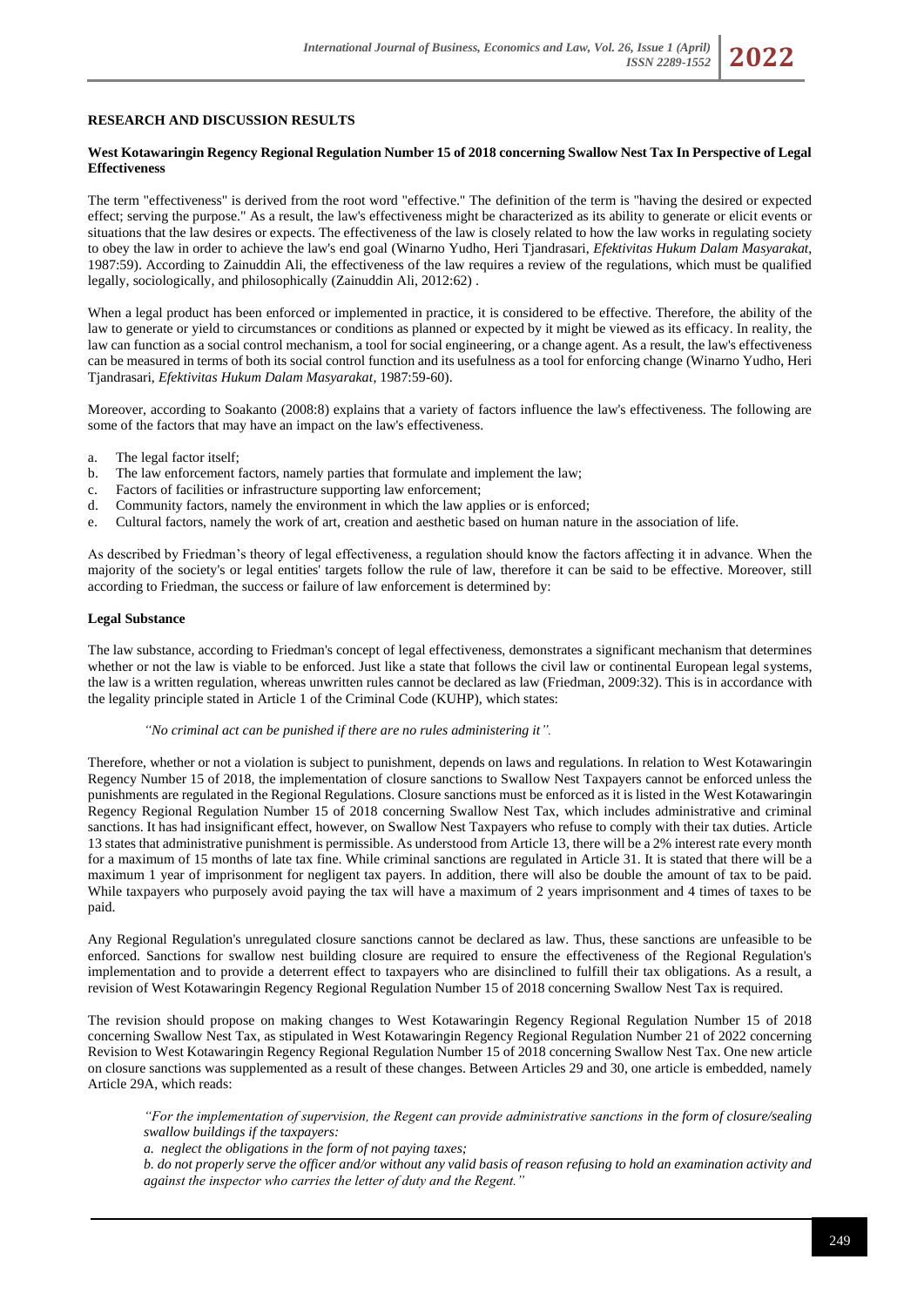

In the beginning, the Swallow Nest Tax was established by West Kotawaringin Regency Regional Regulation Number 15 of 2018 concerning Swallow Nest Tax, which was later amended by West Kotawaringin Regency Regional Regulation Number 21 of 2022 concerning Amendments to West Kotawaringin Regency Regional Regulation Number 15 of 2018 concerning Swallow Nest Tax. Taxes are regulated by the Local Government. However, revisions to the Regional Regulation are required following the enactment of Law Number 1 of 2022 on Financial Interdependence between the Central Government and Local Government, which repealed Law Number 28 of 2009 on Regional Taxes and Regional Levies. The Regional Head Regulation, in accordance with Article 79 paragraph (2) of Law Number 1 of 2022 concerning Financial Interdependence between the Central Government and Local Government, determines the Swallow's Nest Tax Rate. In 2023, as part of the West Kotawaringin Regency Regional Legislation Program, the Regional Regulation will be revised.

# **Legal structure**

A structural system, according to Friedman's legal effectiveness theory, influences whether or not a law is properly applied. If there are no credible, competent, and independent law enforcement agents, the law will subside. No matter how significant the legal product is, if the law enforcement officials do not conduct their jobs to the best of their abilities, justice will be rendered ineffective. As a result, the personality of law enforcement determines its success (Friedman, 2009:32) .

In particular, the Swallow Nest Tax is levied in accordance with Regional Regulation Number 15 of the West Kotawaringin Regency. It is enforced by the West Kotawaringin Regency Regional Government's law enforcement officers, primarily the West Kotawaringin Regency Regional Revenue Agency. The regulation is stipulated in Article 29 of West Kotawaringin Regency Regional Regulation Number 15 of 2018 concerning Swallow Nest Tax implementation and supervision. In Article 29, the Regional Revenue Agency of West Kotawaringin Regency becomes the managing party of the tax regulation. The supervision team is decided by the Regent's decree.

West Kotawaringin Regency Regional Regulation Number 15 of 2018 on Swallow Nest Tax has been enforced in a variety of ways. One of them is to form a Regional Tax Justice Team, which consists of employees from the West Kotawaringin Regency Regional Revenue Agency and other agencies related to Regional Taxes. These related agencies are the West Kotawaringin Police and the West Kotawaringin Prosecutor's Office, and a Regional Tax Examination Team. This team also consists of the West Kotawaringin Regency Regional Revenue Agency, and the West Kotawaringin Regency Inspectorate. However, the Regional Regulation has not been adequately enforced because these three bodies are underperforming. The absence of Bailiffs and Civil Servant Tax Investigators is one of the performance barriers in the enforcement of West Kotawaringin Regency Regional Regulation Number 15 of 2018 concerning Swallow Nest Tax.

## **Legal Culture**

Legal culture factor, according to Friedman's theory of legal effectiveness, is a set of beliefs, attitudes, thoughts, and expectations that people have about the law. A society's legal culture and legal consciousness are intricately intertwined. If the public is aware of the regulation and willing to follow it, the community will be supportive. On the other hand, the community will act as an impediment to the enforcement of relevant regulations. Legal culture develops into a complex ecosystem of social ideas and forces that shape how the law is applied, avoided, and misused (Friedman, 2009:32).

West Kotawaringin Regency citizens who have managed business as Swallow's Nest Taxpayers are still relatively unaware of the tax. Although the SAS is already in full operation. The SAS is a tax collecting system that allows taxpayers to calculate, pay, and report the amount of tax owed. To put it another way, the system is more likely to emphasize taxpayer participation in tax collection. The usage of the SAS to collect Swallow's Nest Tax demonstrates a growing lack of taxpayer awareness of tax duties. When compared to the potential benefits, the number of taxpayer participation in reporting and paying swallows is still somewhat meagre (Molta Dena, 2022). According to Simpeda of West Kotawaringin report, despite the fact that there are 2,040 swallows buildings in West Kotawaringin Regency, only 391 Swallow Nest Taxpayers have actually paid the swallow nest tax [\(https://simpeda.kotawaringinbaratkab.go.id\)](https://simpeda.kotawaringinbaratkab.go.id/).

The following report shows the lack of legal culture adherence in West Kotawaringin Regency swallow nest farmers. The realization of Swallow's Nest Tax reports for 3 (three) consecutive years has not reached the target set, namely [\(https://simpeda.kotawaringinbaratkab.go.id\)](https://simpeda.kotawaringinbaratkab.go.id/):

| No       | Y ear | Swallow's Nest Tax Target (Rp.) | Realization of Swallow's Nest Tax (Rp.) | %     |
|----------|-------|---------------------------------|-----------------------------------------|-------|
|          | 2018  | 5,000,000,000                   | .166.826.000                            | 23.34 |
| <u>.</u> | 2019  | 5,000,000,000                   | 1.033.186.750                           | 20.66 |
| <u>.</u> | 2020  | 2,000,000,000                   | .267.236.400                            | 63.36 |

#### **Tabel 2 : Swallow's Nest Tax Realization Target From 2018 to 2020**

In particular, the tax collection is regulated on Article 4 of West Kotawaringin Regency Regional Regulation Number 15 of 2018 concerning Swallow Nest Tax. Moreover, based on Article 5 of West Kotawaringin Regency Regional Regulation Number 15 of 2018 concerning Swallow Nest Tax.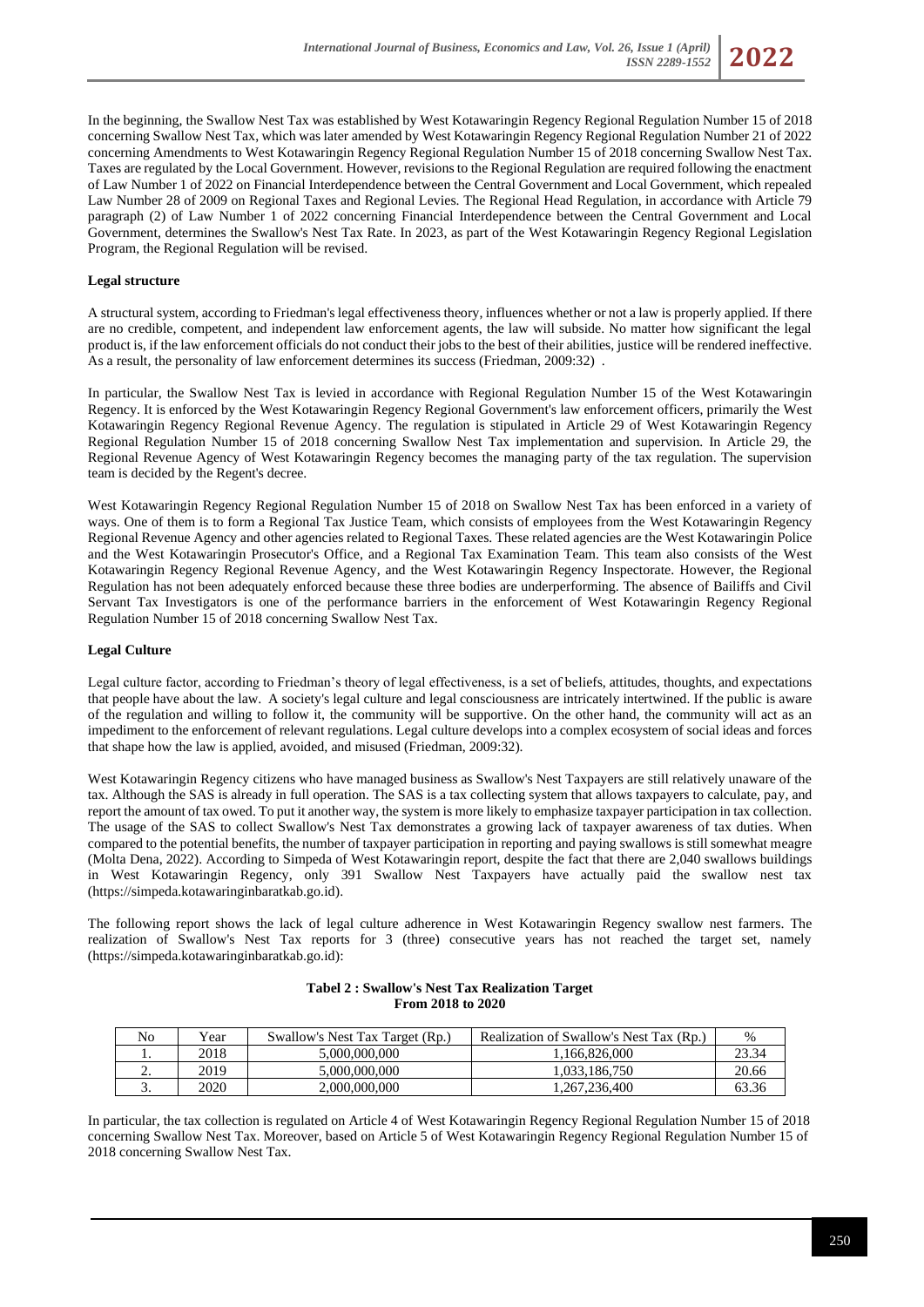The Simpeda report and the regulation provision opposes the fact. The lack of public awareness of the Swallow Nest Tax is a potential hindrance to the enforcement of West Kotawaringin Regency Regional Regulation Number 15 of 2018. In fact, taxpayers refuse to comply with the provisions of West Kotawaringin Regency Regional Regulation Number 15 of 2018, which mandates every swallow nest business as a Taxpayer to pay Swallow Nest Tax every time their swallows' nests during harvest time.

Based on Ristanto's study (2022) there are three common reasons taxpayers exploit to avoid the provisions of West Kotawaringin Regency Regional Regulation Number 15 of 2018 concerning Swallow's Nest Tax, namely:

- a. Taxpayers are not present when Swallow's Nest Tax is collected because the majority of swallow nest taxpayers in West Kotawaringin Regency come from outside the West Kotawaringin Regency area.
- b. The swallow nest building has not yielded or produced swallow nests.
- c. The harvest of swallow nests is small or non-existent due to poor quality of swallow nests.

## **CONCLUSION**

Legal effectiveness concept, according to Friedman (2009), is determined by three factors: legal substance, legal structure, and legal culture. The ability of the law to produce or yield the circumstances or situations desired or expected by law is referred to as legal effectiveness. It is said to be effective when a legal product is put into practice or enforced. This research has analyzed three factors that affect the effectiveness of the law based on Friedman's theory.

Firstly, whether or not an act is a violation is determined by real-world regulation, based on the substance of the law. Therefore, an act can be penalized if it is under applicable rules or regulations. In relation to this research, if the imposition of swallow's nest closure sanctions is not regulated in local regulations, the sanctions will not be enforced. As a result, it is necessary to propose a revision to the West Kotawaringin Regency Regional Regulation Number 15 of 2018 concerning Swallow Nest Tax. This revision is administered by the West Kotawaringin Regency Regional Regulation Number 21 of 2022 concerning Revision to the West Kotawaringin Regency Regional Regulation Number 15 of 2018 concerning Swallow Nest Tax. The revision is done by adding one article concerning closure sanctions to the West Kotawaringin Regency Regional Regulation Number 15 of 2018 concerning Swallow Nest Tax

The second factor is the legal structure. This legal structure could decide whether or not a legislation may be enforced legally. When there is a lack of credible, qualified, and impartial law enforcement agents, the law is implausible. Therefore, the West Kotawaringin Regency Regional Revenue Agency should supervise the implementation of this Regional Regulation. It is carried out by the Team constituted by the Regent's Decree, as per Article 29 of the West Kotawaringin Regency Regional Regulation Number 15 of 2018 concerning Swallow's Nest Tax. However in the implementation, one of the challenges is the lack of Bailiffs and Civil Servants Tax Investigators.

Finally, the third factor, which is the public's legal awareness, is intrinsically linked to legal culture. Due to the Swallow's Nest Tax collection system, which employs SAS, the realization of Swallow's Nest Tax collection for three consecutive years has fallen short of the target. The number of tax from people who have managed businesses as Swallow Nest Tax taxpayers in West Kotawaringin is still insignificant. It therefore creates an impediment to the enforcement of West Kotawaringin Regency Regional Regulation Number 15 of 2018 concerning Swallow Nest Tax. In fact, many taxpayers frequently avoid the tax obligation of the Regulation by claiming some alibis. First, they are not available to be present in person at the time of tax collection. Second one, they have not harvested or produced any swallow nests. Lastly, they said that the harvest is insufficient or unsatisfactory.

#### **REFERENCES**

Constitution of the Republic of Indonesia of 1945

- Law of General Provisions and Procedures of Taxation Number 28 of 2007
- Law No. 28 of 2009 concerning Local Taxes and Regional Levies
- Law Number 23 of 2014 concerning Local Government
- Law Number 12 of 2011 concerning the Establishment of Laws and Regulations
- Kotawaringin Barat Regional Regulation Number 15 of 2018 concerning Swallow Nest Tax
- Bili Caesar, Bayu Nuswantara. (2021). Kelayakan Finansial Budidaya Sarang Burung Walet di Kecamatan Malinau Barat Kabupaten Malinau, Jurnal Ilmiah Mahasiswa Agroinfo Galuh, Volume 8, Nomor 1, Januari 2021.
- Dr*.* Rochmat Soemitro*,* SH. (2013). P*e*rpajakan Edisi Revisi Dr*.*P.J.A. Andriani (2014). Perpajakan Indonesia.
- Lawrence M. Friedman. (2009). Sistem Hukum: Perspektif Ilmu Sosial (*The Legal System A Social Science Perspective*). Bandung : Nusamedia.
- Salim,H.S & Erlis Septiana Nurbani. (2013). Penerapan Teori Hukum Pada Tesis Dan Disertasi. Cetakan Kesatu. Jakarta : Rajawali Press.
- Soerjono Soekanto. (2008). Faktor-Faktor yang Mempengaruhi Penegakan Hukum, Jakarta : PT. Raja Grafindo Persada.
- Ria Ayu Novita, Agung Basuki Prasetyo, (2017). Efektivitas Pelaksanaan Undang-Undang Nomor 2 Tahun 1960 Tentang Perjanjian Bagi Hasil Tanah Pertanian (Tanah Kering) Di Desa Bringin, Kecamatan Bayan, Kabupaten Purworejo, Diponegoro Law Journal, Vo. 6 Number 2.
- Soehartono, T. dan Mardiastuti, A. (2003). Pelaksanaan Konvensi CITES di Indonesia. Jakarta : Japan International Cooperation Agency (JICA).
- Sulistyowati Irianto. (2017). Metode Penelitian Kualitatif Dalam Metodologi Penelitian Ilmu Hukum, Jurnal Hukum dan Pembangunan, Volume 32, Issue 2, Publication date 2017/6/19.